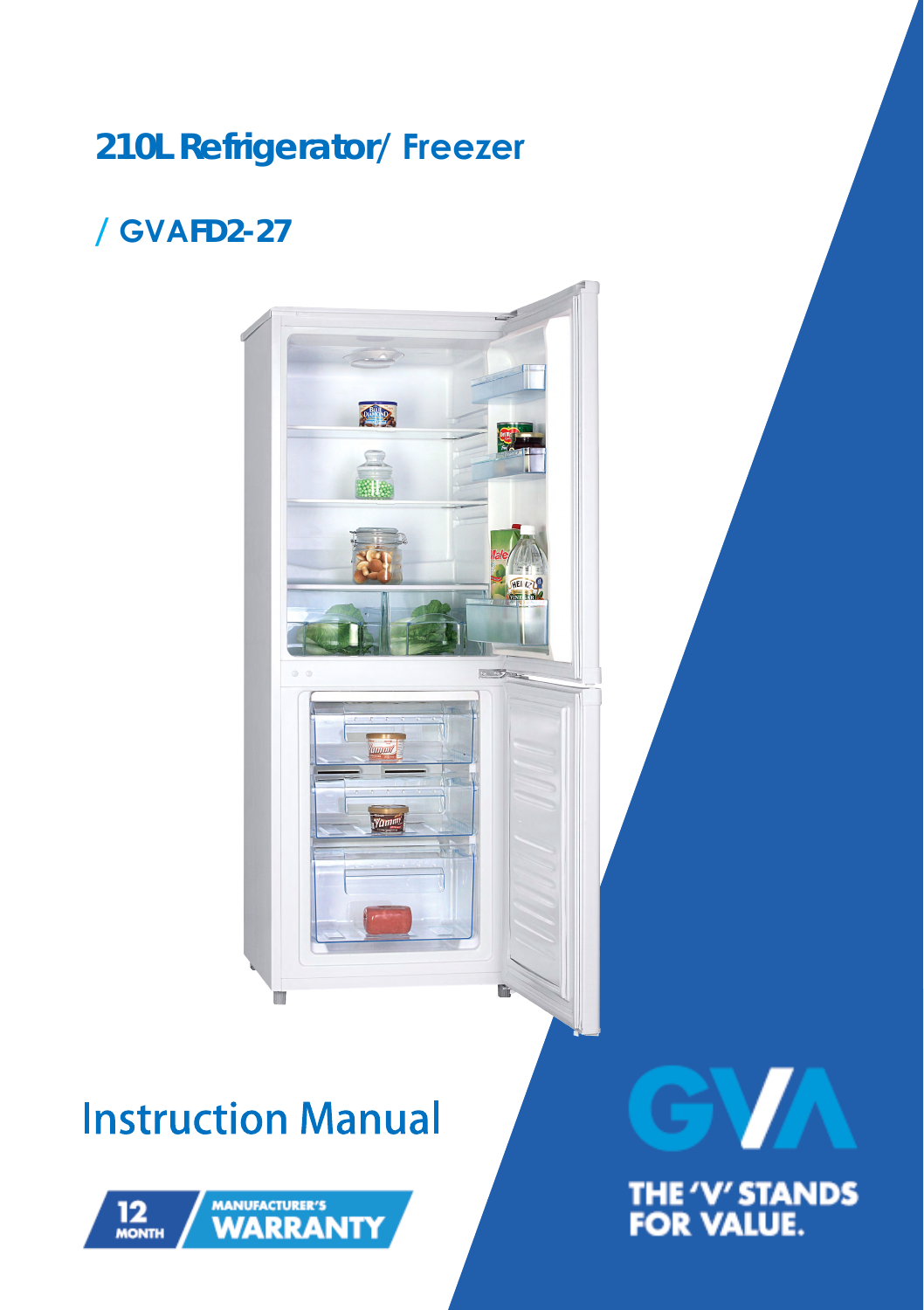### **Contents**

| Guide to the Appliance          |    |
|---------------------------------|----|
| Caring for the Environment      | 3  |
| Safety Information and Warnings | 4  |
| <b>Getting Started</b>          |    |
| Basic Set Up                    | 9  |
| Reversing the Door Swing        | 10 |
| Troubleshooting                 | 11 |
| <b>Care and Maintenance</b>     | 13 |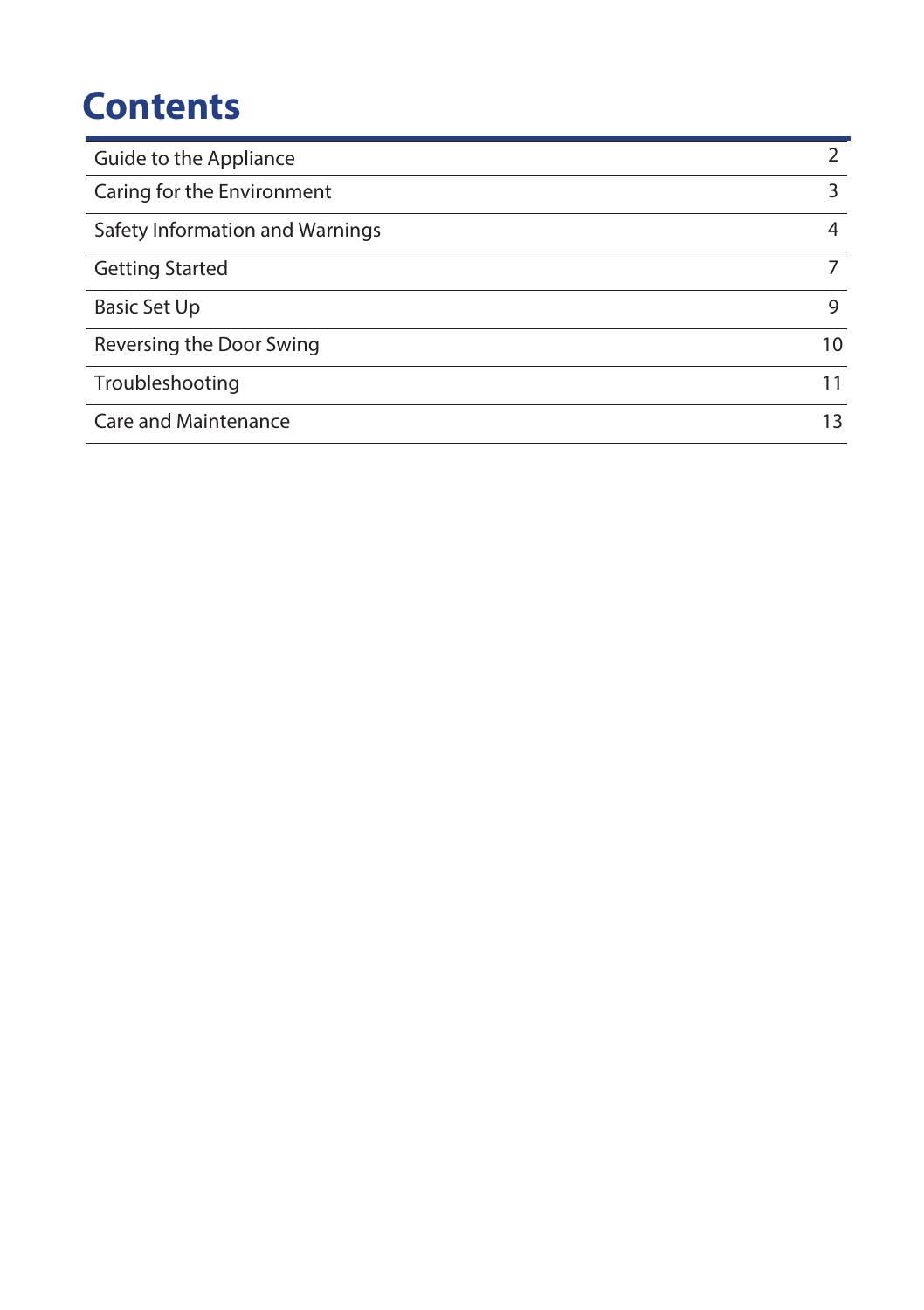### **Guide to the Appliance**

**NOTE:** Due to production improvements, the unit you purchased may vary slightly from the below sketch.

### **Product Overview**







Egg Tray **Ice Tray**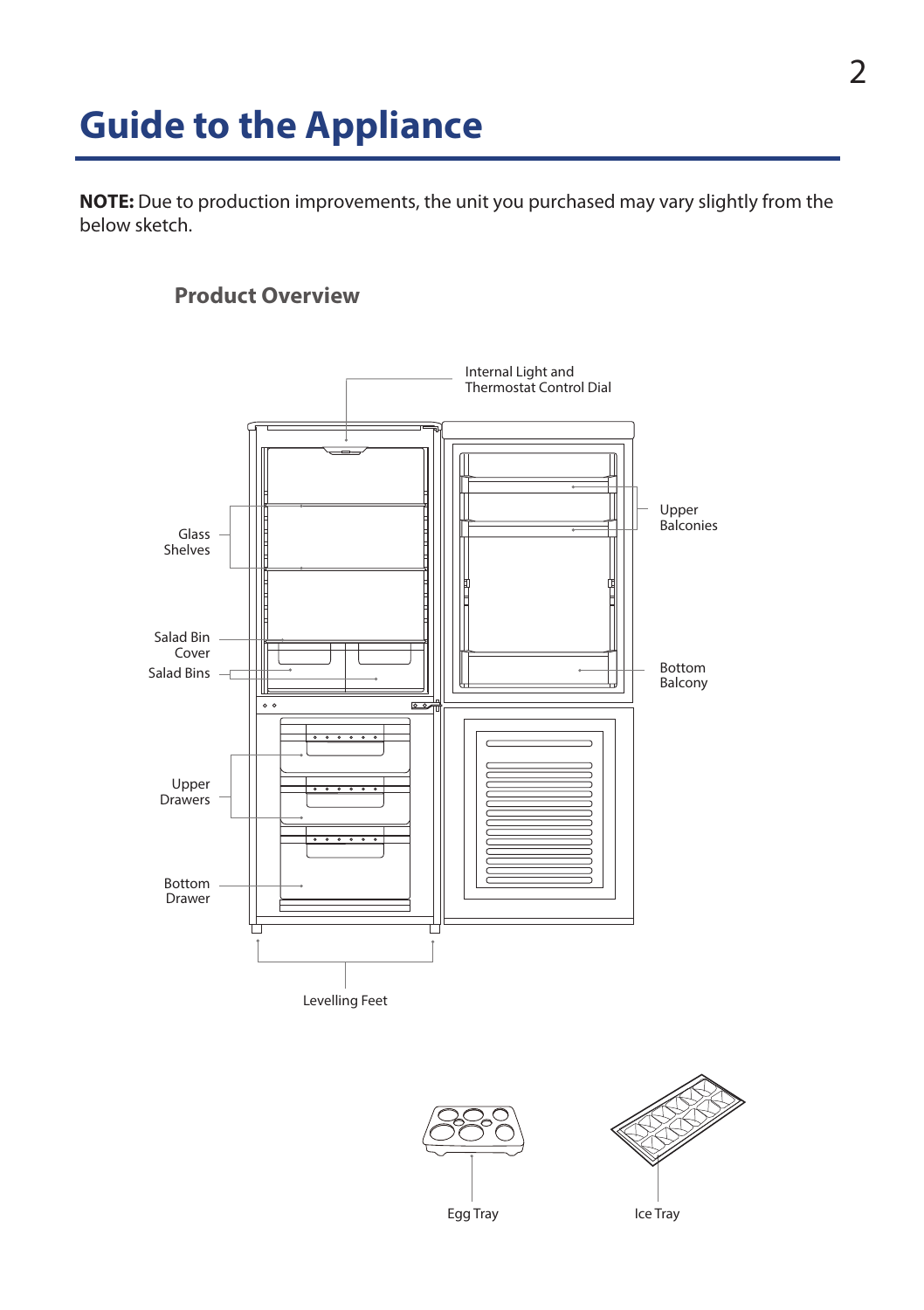# **Caring for the Environment**

### **Responsible disposal of the packaging**

The packaging of your appliance has been selected from environmentally friendly materials and can usually be recycled. Please ensure these are disposed of correctly.

Plastic wrapping can be a suffocation hazard for babies and young children, please ensure all packaging materials are out of reach and are safely disposed of. Please ensure they are offered for recycling rather than throwing these materials away.

### **Responsible disposal of the appliance**

At the end of its working life, do not throw this appliance out with your household rubbish. Electrical and electronic appliances contain materials and substances which, if handled or disposed of incorrectly, could be potentially hazardous on the environment and human health.

Observe any local regulations regarding the disposal of electrical consumer goods and dispose of it appropriately for recycling and recovery of the refrigerant. This appliance contains the flammable refrigerant isobutane (R600a) and cyclopentane (R141b) in the cabinet insulation, and must be disposed of in a separate waste collection. Contact your local authorities for advice on recycling facilities in your area.

Take care not to damage the pipework at the back of the appliance before or during transportation so that the refrigerant gas cannot escape.

The plug must be rendered useless and the cable cut off directly behind the appliance or the machine to prevent misuse.

**DANGER.** Risk of child entrapment: When discarding a fridge or freezer, make sure to take off the door and the spring action or bolt catch. Leave the shelves in place so that children cannot easily climb in, get trapped inside and suffocate.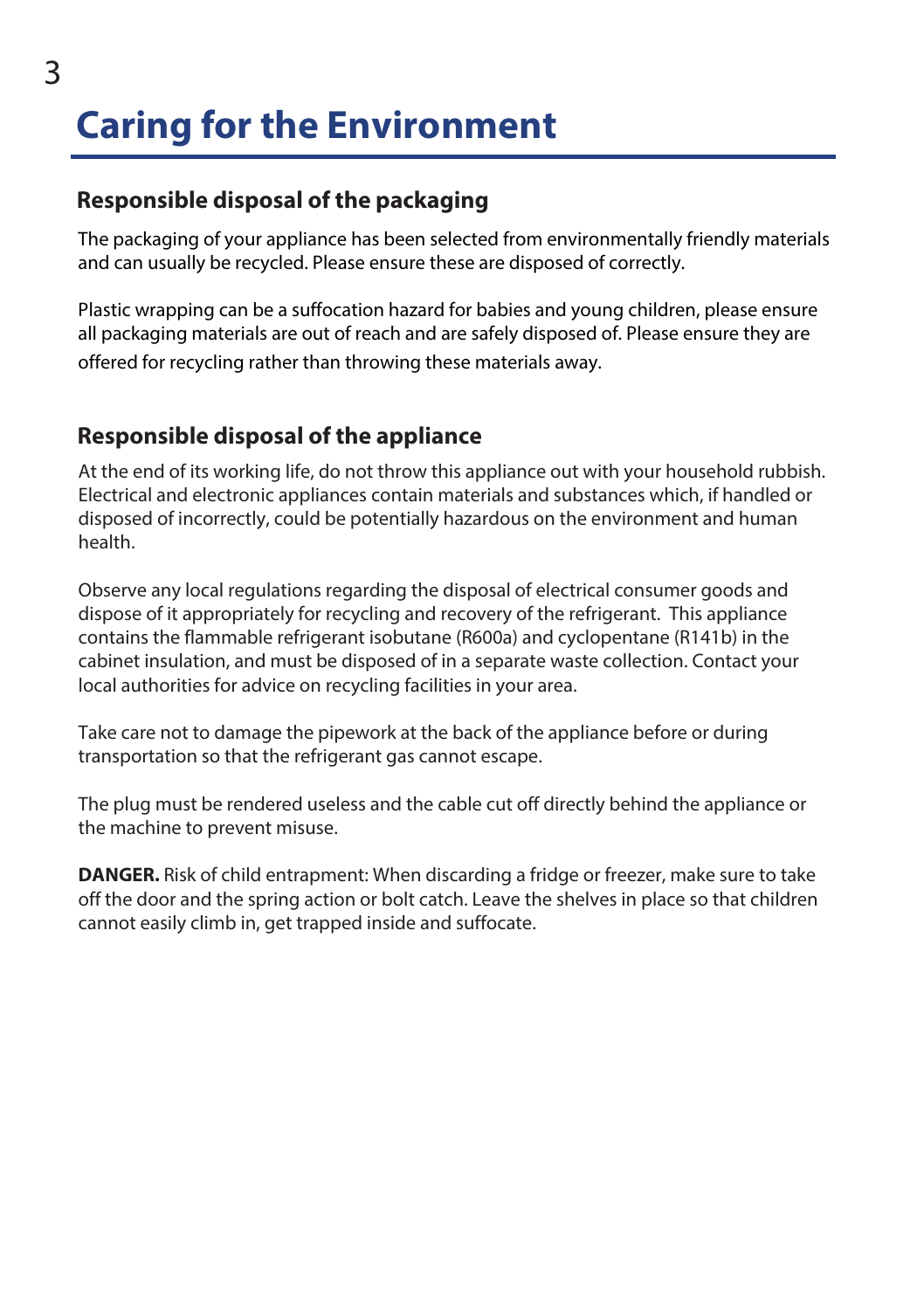### **Safety Information and Warnings**

Read this manual thoroughly before first use, even if you are familiar with this type of product. We have provided many important safety statements in this manual concerning the use of this appliance. Always read and observe all safety statements. They reduce the risk of fire, electric shock and injury when correctly adhered to.

Keep the manual in a safe place for future reference, along with the purchase receipt.

If applicable, pass these instructions on to the next owner of the appliance.



 Pay particular attention to safety messages that follow this safety alert symbol or the words **DANGER**, **WARNING** or **CAUTION**. These words are used to alert you to a potential hazard that can seriously injure you and others.

The instructions will tell you how to reduce the chance of injury and let you know what can happen if the instructions are not followed.

**DANGER** means that failure to read this safety statement may result in severe personal injury.

**WARNING** means that failure to read this safety statement may result in extensive product damage or serious personal injury.

**CAUTION** means that failure to read this safety statement may result in minor or moderate personal injury, property or equipment damage.



This symbol alerts you to take care as the appliance contains a flammable refrigerant. Do not expose it to high heat, sparks or open flames.

CAUTION: Flammable Gas

We assume no liability for any eventual damages caused by misuse of the appliance or non-compliance with the instructions in this manual.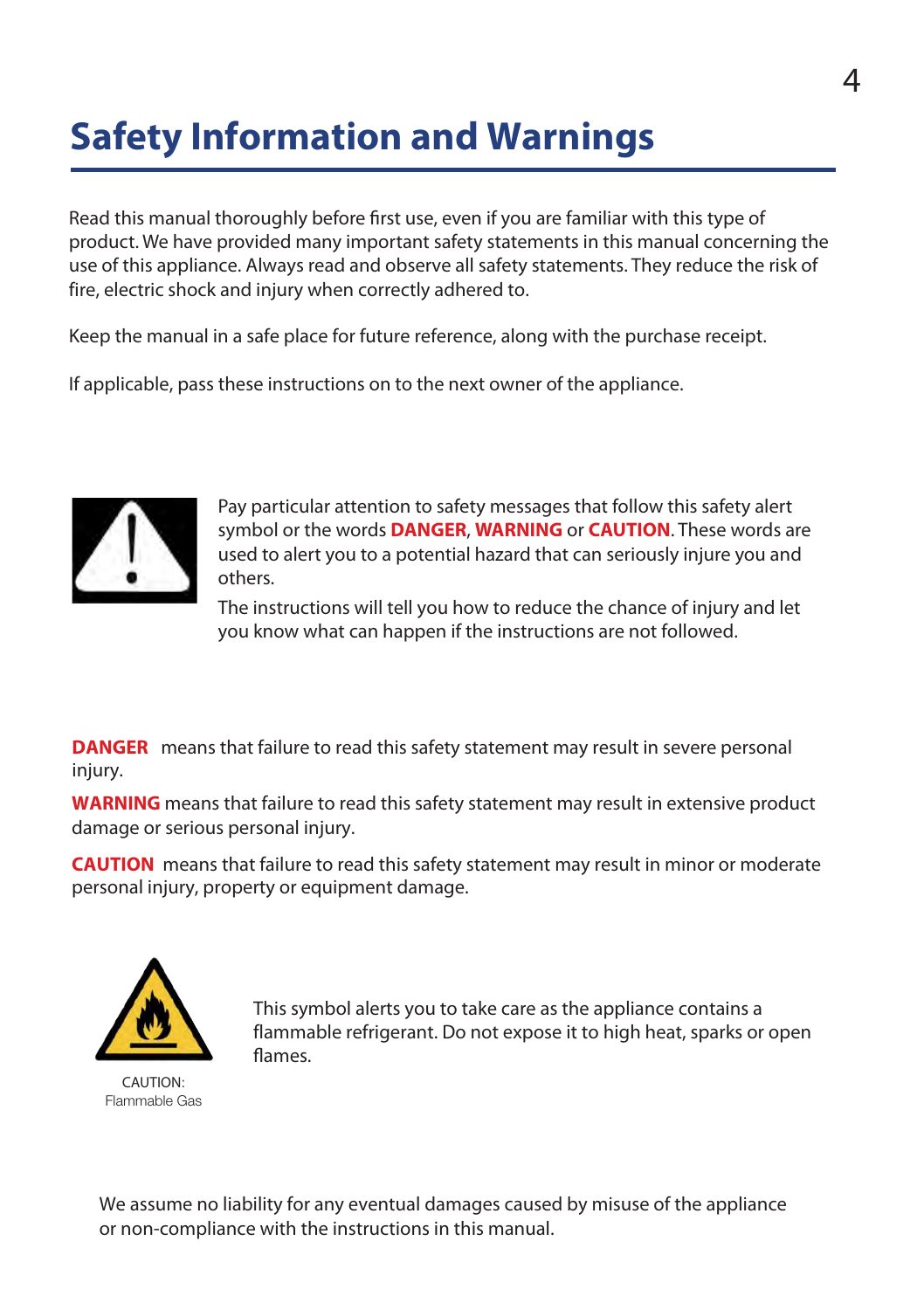## **Safety Information and Warnings**



### **Installation**

**Heavy:** This appliance is heavy, take care when moving it. To avoid back or other injury, consider a two person lift or mechanical aid when installing it.

Location: The room for installing appliance must be at least 1M<sup>3</sup>per 8g of refrigerant. The amount and type of refrigerant in the appliance can be found on the rating plate on the back of the appliance.

**Moisture:** Install the refrigerator in an indoor area protected from wind, rain, water spray or drips.

**Heat:** Do not install it next to an oven, grill or other source of high heat.

**Ventilation:** To ensure proper ventilation, the front of the unit must be completely unobstructed. Keep any ventilation openings clear of obstructions. Choose a well ventilated area with temperatures above 16˚C and below 32˚C.

**Refrigerant circuit:** Do not damage the refrigerant circuit.

**Level:** Install the appliance on a level surface or adjust the feet to level the unit and ensure proper operation.

**Pipes:** Make certain that the pipes are not pinched, kinked or damaged during installations. Check for leaks after connection.

### **Electrical safety**

**Voltage:** Make sure your outlet voltage and circuit frequency correspond to the voltage stated on the appliance rating label. Plug the refrigerator into a 220-240V, 50Hz, 3-prong, power outlet with a 15A fuse at the mains. The outlet must be properly earthed to the ground.

**Separate circuit:** Do not use an adaptor; do not use an extension cord. We recommend you connect the refrigerator to a separate circuit serving only this appliance. This provides the best performance and prevents overloading the house wiring circuits that could cause a fire hazard from overheating. Use a power point that cannot easily be turned off accidentally.

**Power cord:** Do not kink or damage the power cord. Do not leave it exposed or dangling. Secure it behind the unit so no one steps on or places anything on the cord or against it. Never unplug the unit by pulling the cord. Always grip the plug firmly and pull straight out from the power point.

**Damaged cord:** Do not use a cord that shows cracks or abrasion damage along its length or at either end. If the power cord is damaged, it must be replaced by the manufacturer or its service agent. Contact the after sales support line to have it replaced.

**Electrical work:** If the installation of this appliance requires any electrical work, make sure it is carried out by a qualified electrician.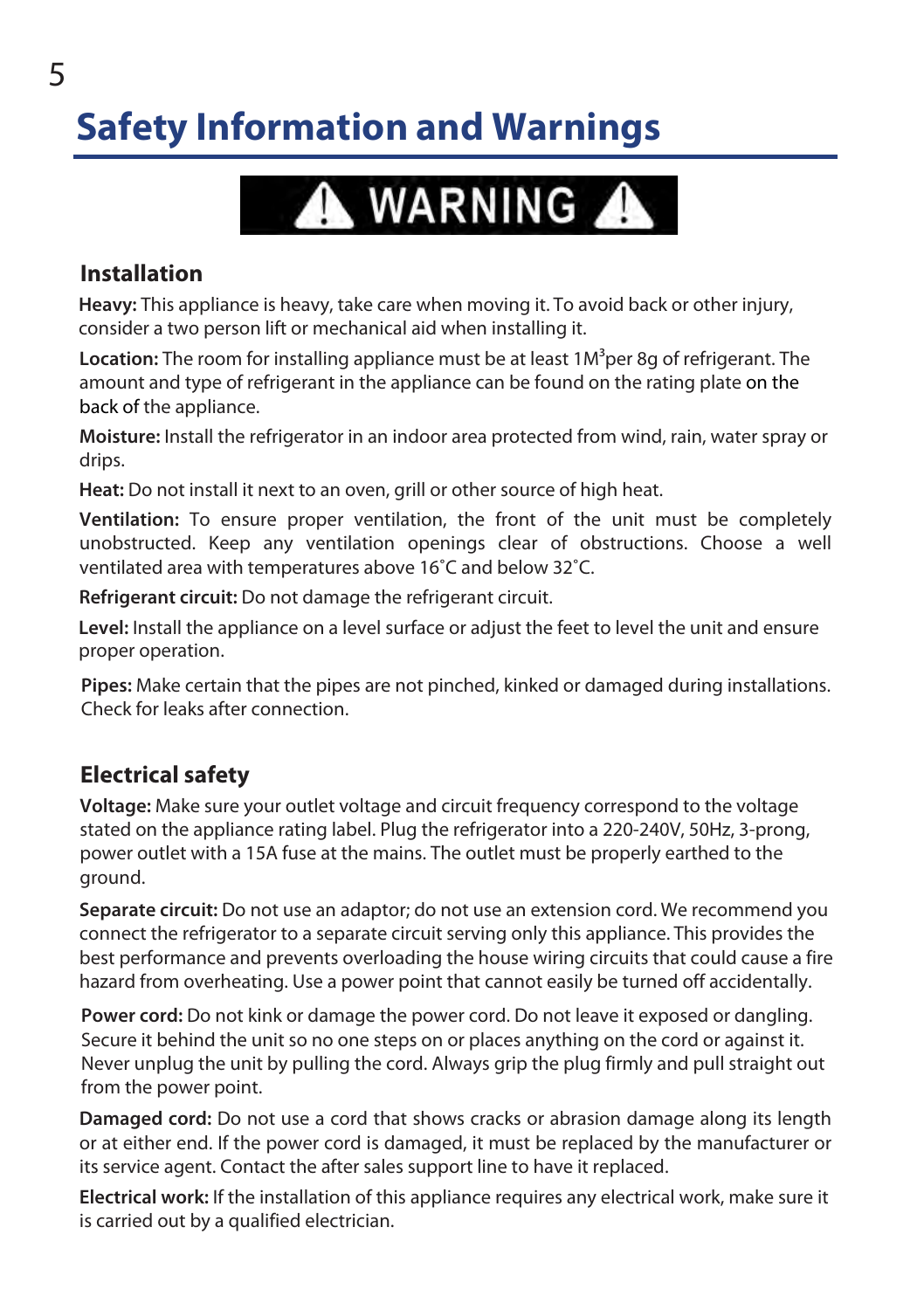## **Safety Information and Warnings**



#### **Usage conditions and restrictions**

**Indoor domestic use only:** This appliance is intended for indoor household use only. It is not suitable for commercial, industrial or outdoor use.

**Intended purpose:** Do not use this appliance for anything other than its intended purpose and only use it as described in this manual. Do not attempt to alter or modify this appliance in any way.

**Electrical type appliances:** Do not use any such appliances inside the food storage compartments of the appliance, unless they are specifically recommended in this manual.

**Usage restrictions:** The appliance is not intended for use by persons (including children) with reduced physical, sensory or mental capabilities, or lack of experience and knowledge, unless they have been given supervision or instruction concerning use of the appliance by a person responsible for their safety.

**Children:** Supervise children to ensure they do not play with the refrigerator. Never allow children to operate, play with or crawl inside the refrigerator.

### **Cleaning and maintenance**

**Disconnect:** Unplug the refrigerator or disconnect power before cleaning or servicing Failure to do so can result in electrical shock, injury or death. Do not connect or disconnect the electric plug when your hands are wet.

**Flames:** Do not let open flames or ignition sources enter the appliance.

**Flammable/explosive substances:** Never clean this appliance with flammable fluids. Do not store or use volatile, flammable or explosive propellants or liquids close to this or any other appliance. The fumes can create a fire hazard or explosion caused by electric sparks.

**Solvents:** Do not use solvent based cleaning agents or abrasives on the interior. These cleaners may damage or discolour the interior.

**Service:** Do not attempt to repair or replace any part of the refrigerator unless it is specifically recommended in this manual. Refer all other servicing to a qualified technician, or contact the after sales support line for advice on repair or replacement. It is hazardous for anyone other than an Authorised Service Person to service this appliance. In Queensland - the authorized Service Person MUST hold a Gas Work Authorisation for hydrocarbon refrigerants, to carry out Servicing or repairs which involve the removal of covers.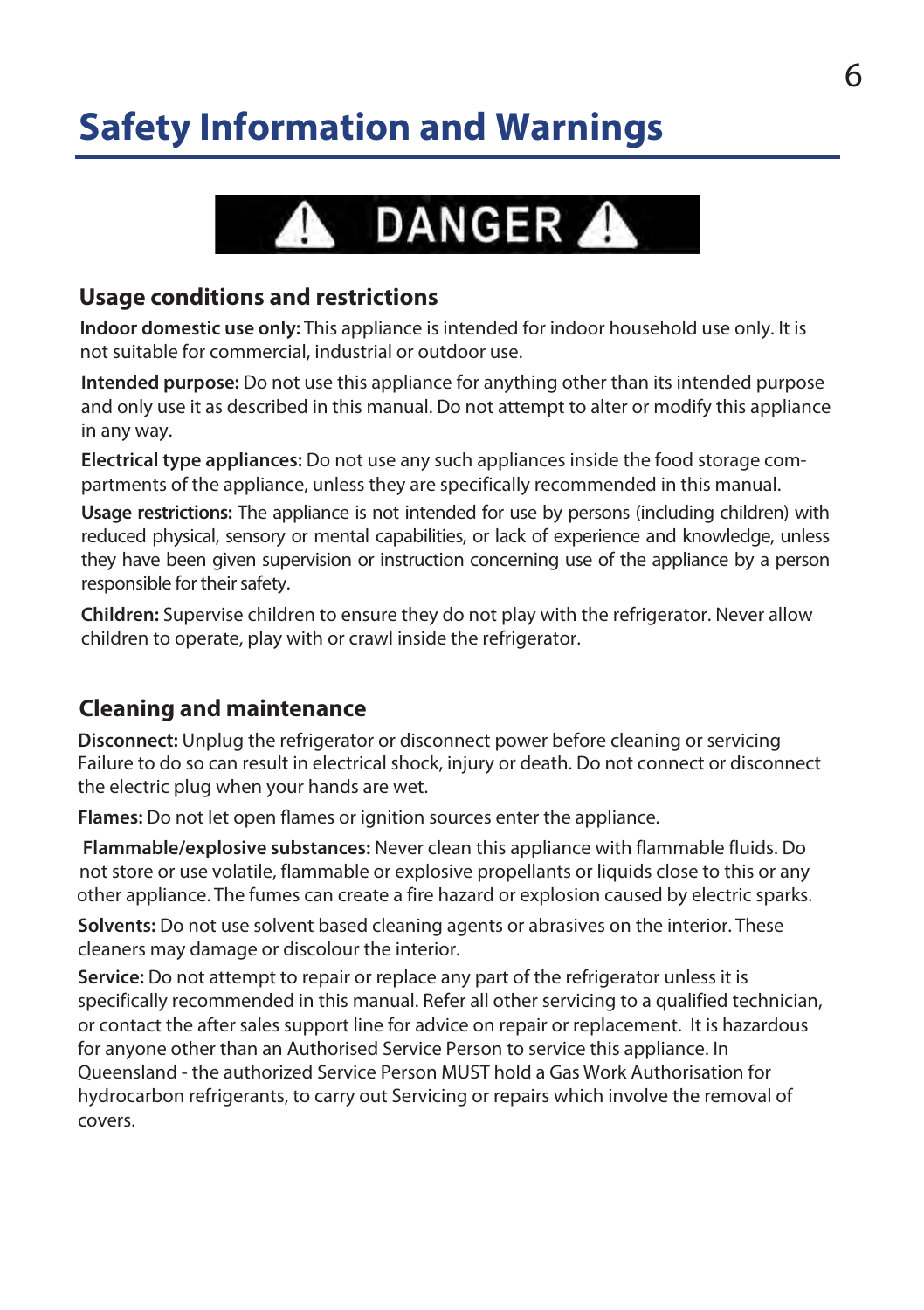# **Getting Started**

### **Before first use**

7

- Unpack the appliance but keep all packaging materials until you have made sure your new refrigerator is undamaged and in good working order.
- Plastic wrapping can be a suffocation hazard for babies and young children, so ensure all packaging materials are out of their reach.
- Check to ensure you have all the parts listed on the 'Guide to the Appliance' page, plus an instruction manual and a warranty certificate.
- Read this manual to familiarise yourself with all the parts. Pay particular attention to the safety instructions on the previous pages.
- Unwind the cord to its full length and inspect it for damage. Do not use the appliance if the appliance or its cord have been damaged. In case of damage, contact our after sales support line for advice on examination, repair or return of the damaged product.
- Make sure the refrigerator is disconnected from the power supply before cleaning the interior surfaces with lukewarm water using a soft cloth to remove any dust from transit and storage. Dry the appliance thoroughly.
- Your refrigerator has the capability of the door opening from the right or left side. If your setup requires reversal of the door swing, follow the instructions on page 10.
- Your new refrigerator is now ready for use see page 9 for set up instructions.

**Overloading the refrigerator will affect cold air circulation and cooling performance. We therefore recommend you only load refrigerator up to about 70% of its storage volume, always leave some space around food stored, and do not use containers that are too large and block ventilation openings.** 

### **Installing the refrigerator**

- Before installing your new upright refrigerator, read all safety instructions in this manual, especially the sections on electrical safety and installation. Then follow the instructions below.
- This appliance is designed to be freestanding only and should not be recessed or built in.
- Place the refrigerator on a sturdy, level floor that is strong enough to support the unit when it is fully loaded.
- DO NOT install the appliance directly on carpeting or soft material. Carpeting must be removed or protected by a metal or wood panel beneath the appliance, which extends at least the full width and depth of the appliance.

**NOTE:** Ensure that the appliance does not stand on the electrical supply cable. Parts which heat up should not be exposed. Whenever possible, the back of the appliance should be close to a wall but leaving the required distance for ventilation.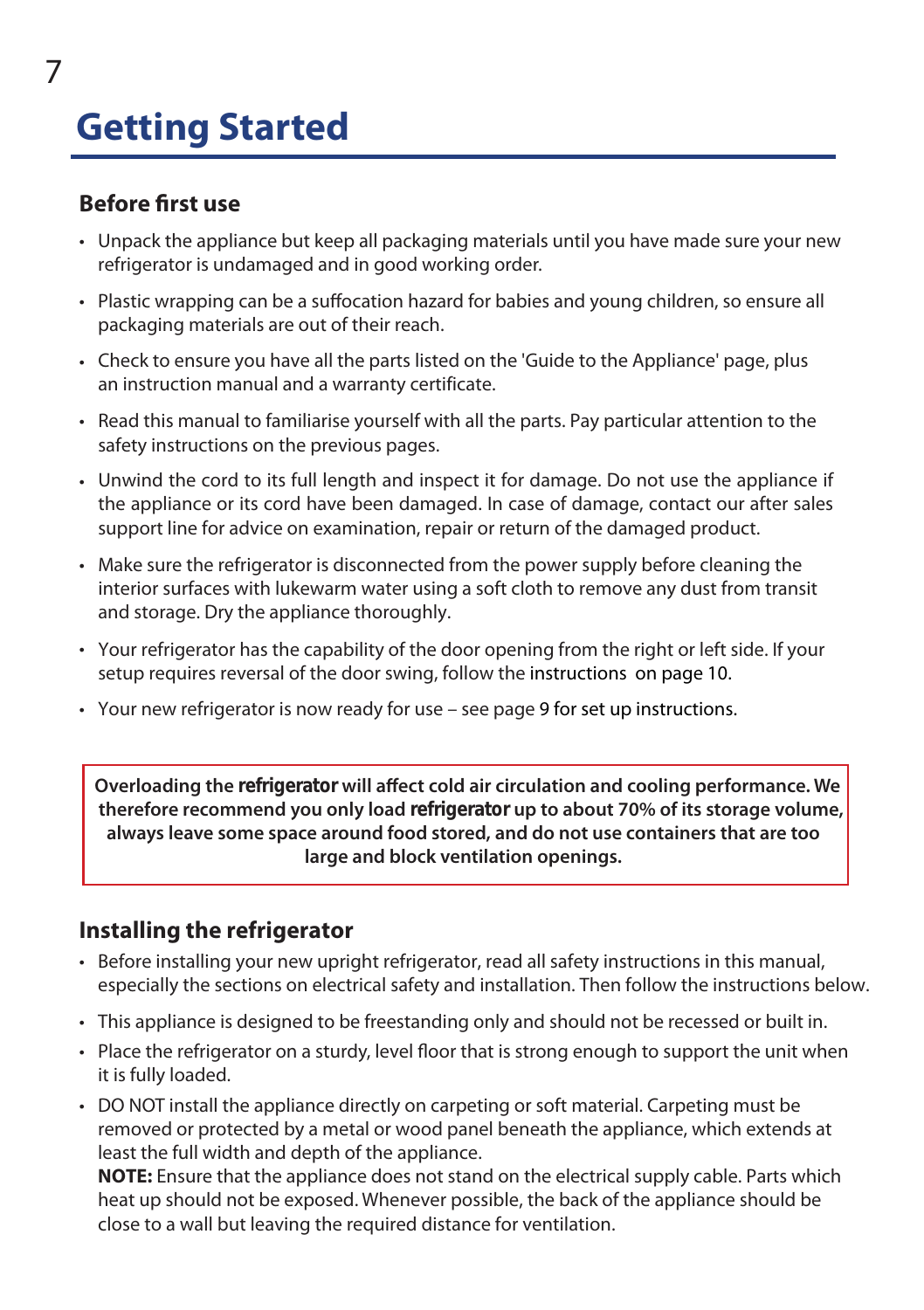## **Getting Started**

- Locate the refrigerator:
	- Away from direct sunlight, which may affect the acrylic coating.
	- Away from sources of heat (stove, heater, radiator, dishwasher, etc.), which may increase power consumption.
	- In an area without extreme cold ambient temperatures, which may affect cooling performance.
	- In a cool, well ventilated area, without excessive moisture and high humidity.
- Installing the unit in the coolest area of the room will save energy consumption and running costs.
- To ensure correct operation, this appliance must not be located where the temperature will be below 10°C or above 43°C.
- Ensure there are no obstructions that could prevent the refrigerator door from closing.
- To level the refrigerator, adjust the levelling legs at the bottom of the unit.
- The refrigerator must have at least 50mm clearance between the rear of the appliance and the wall, 100mm between the sides and wall, and the space above the top should be at least 100mm. Ensure that there is enough spacing to open the door to 160°.
- **• Before plugging in your new refrigerator, let it stand upright for approximately 2 hours.** This will allow the refrigerant gases to settle into the compressor and reduce the possibility of a malfunction in the cooling system from handling during transportation.
- The refrigerator is suitable for connection to 220-240VAC 50Hz supply. The refrigerator must be plugged into a dedicated individual 220-240VAC main socket outlet.
- Plug the unit into an exclusive, properly installed and earthed wall outlet. Do not under any circumstances cut or remove the third (ground) prong from the power cord. If in doubt about your setup, direct any questions concerning power and/or grounding to a certified electrician.
- Do not use an extension cord or an adapter plug.
- Secure the refrigerator's supply cord behind the unit. Do not leave it exposed or dangling to prevent injury and accidental disconnection from the power supply.

#### **Note: After plugging the appliance into a wall outlet, allow the unit to cool down for 2 to 3 hours before placing food in the refrigerator compartment.**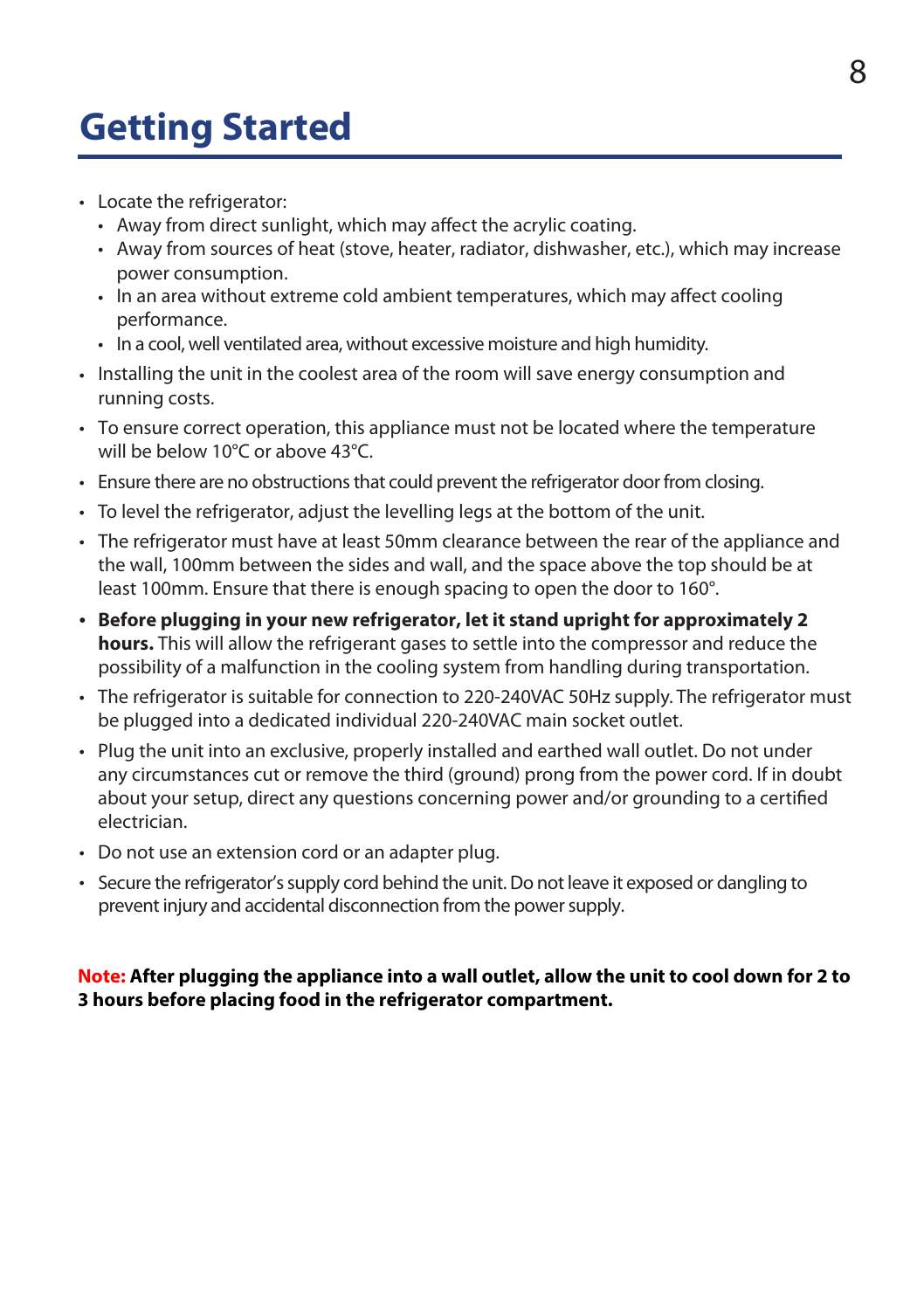## **Basic Set Up**

### **Switching On Your Unit**

- 1. Before connecting the unit to the mains supply, adjust the thermostat control dial to the desired position. Bear in mind that the higher the number, the lower the temperature. Position **3** is the recommended setting when operating at normal room temperature (between 16°C and 38°C).
- 2. The unit may not operate at the correct temperature if it is in a particularly hot or a particularly cold room, or if you open the door often.
- 3. To ensure that the unit is cool enough to sufficiently chill your food, wait 24 hours before filling it with food.
- 4. If you are concerned that your unit is not being kept cold enough and wish to check the temperature, you will need a special fridge/freezer thermometer. These are available from most supermarkets and hardware shops.

Place the thermometer in the centre of the unit, where it can be read easily. Leave overnight, the temperature in the unit should be an average of 5°C.





| <b>FREEZER</b><br><b>FRIDGE</b> | FRIDGE/FREEZER THEMOMETER |  |
|---------------------------------|---------------------------|--|
|                                 |                           |  |
|                                 |                           |  |

### **Adjusting the Temperature**

The internal temperature of the unit is controlled by a thermostat. The recommended position is between 1 to 4 for colder working environments (i.e. during winter) and between 5 to 7 for hotter environments. Please adjust according to the environment.

### **Fresh food storage**

The fresh food (refrigerator) compartment is suitable for short-term storage of fresh food. The temperature inside varies depending on the amount of food stored and the frequency of door opening.

In order to maintain good cooling efficiency and save energy, we recommend you do not open the door for too long or too often. Do not overload the refrigerator, and keep enough space around items for cold air flow. Do not block ventilation openings.

### **Normal Operating Sounds**

The following noises are characteristic of refrigeration appliances:

**Clicks:** Whenever the compressor is switched on or off, a click sound may be heard. **Humming:** As soon as the compressor is in operation, you may hear it humming. **Bubbling/Splashing:** When refrigerant flows into thin tubes, you may hear bubbling or splashing noises. Even after the compressor has been switched off, this noise may still occur for a short time.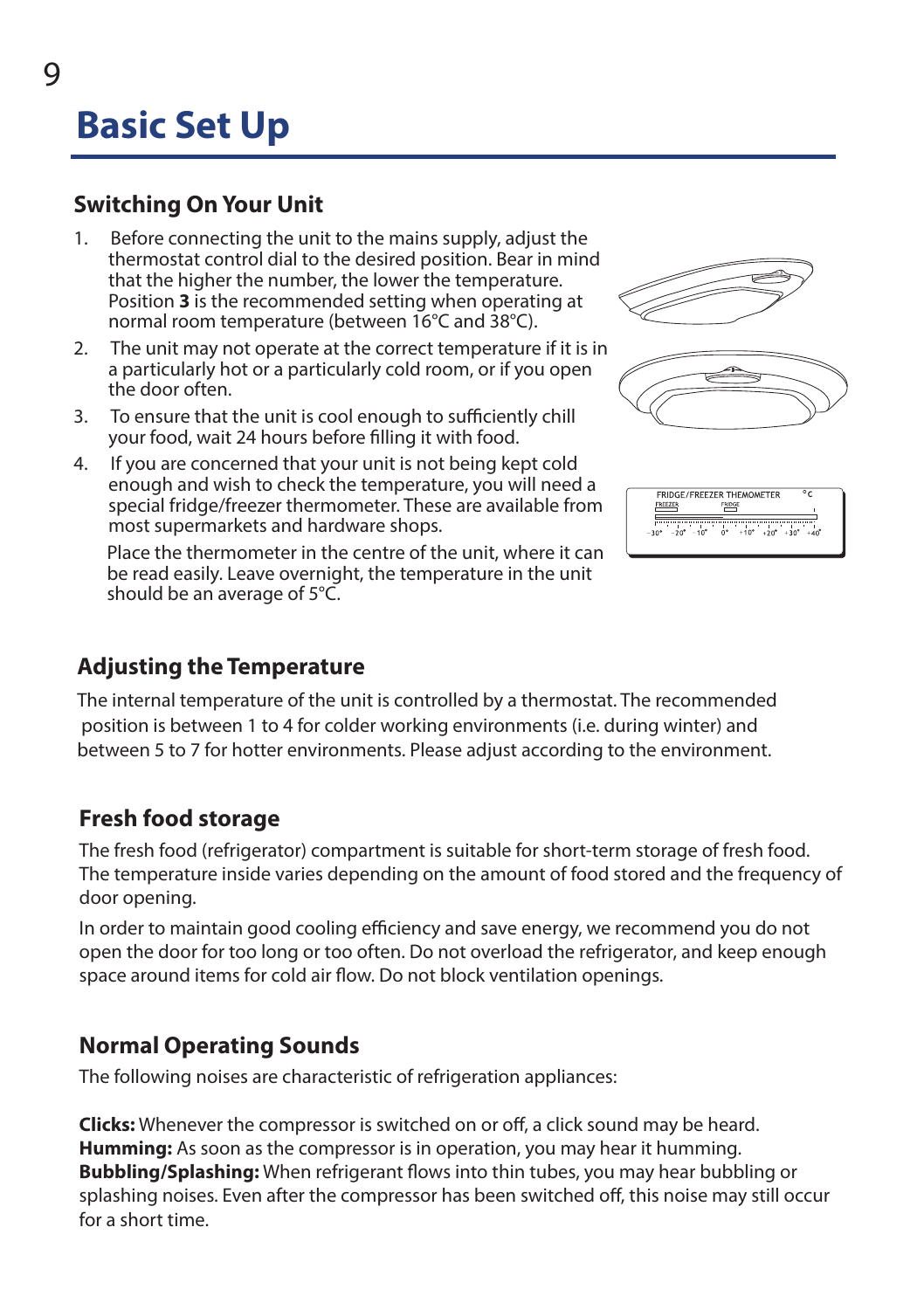### **Reversing the Door Swing**

This refrigerator can be opened from either the left side (as supplied) or right side to suit your individual installation requirements. If you want to open the door from the right side, follow the instructions below and opposite to reverse the door swing (the numbers in brackets refer to the parts in the illustrations).

**WARNING!** Ensure the refrigerator is disconnected from the power supply when reversing door swing.

**NOTE:** Keep all parts you remove for re-installation of the door on the other side.

1. Remove the two screws (3) holding the top hinge (4) (right side) to the frame. Remove the top hinge (4).

- 2. Lift the door off the middle hinge pin and place it on a non-scratching surface.
- 3. Remove the two screws (5) holding the middle hinge (6). Remove the middle hinge (6).
- 4. Lift the lower door off the bottom hinge pin and place it on a non-scratching surface.
- 5. Remove the two screws (7) holding the bottom hinge (8). Remove the bottom hinge (8).
- 6. Remove the left front leg (9) and transfer it to the right side.
- 7. Before replacing the bottom hinge (8), remove the hinge pin (10) and reverse the direction of
- the hinge (8).Reassemble the bottom hinge (6) on the left hand side using the two screws (7).
- 8. Refit the hinge pin (10) into the bottom hinge (8).
- 9. Lower the door onto the bottom hinge pin (10).

10. While holding the lower door in the closed position, reassemble the middle hinge (6) on theleft hand side using the two screws (5). Do not tighten the screws (5) until the top of the lower door is level with the counter top.

11. Be re replacing the upper hinge (4), remove the hinge pin (2) from right hole to left hole of the upper hinge (4).

12. Lower the upper door onto the middle hinge pin.

13. While holding the upper door in the closed position, reassemble the upper hinge (4) on the left hand side using the two crews (3). Do not tighten the screws (3) until the top of the upper door is level with the counter top.





Door opening from left side fig. 1 Door opening from right side fig. 2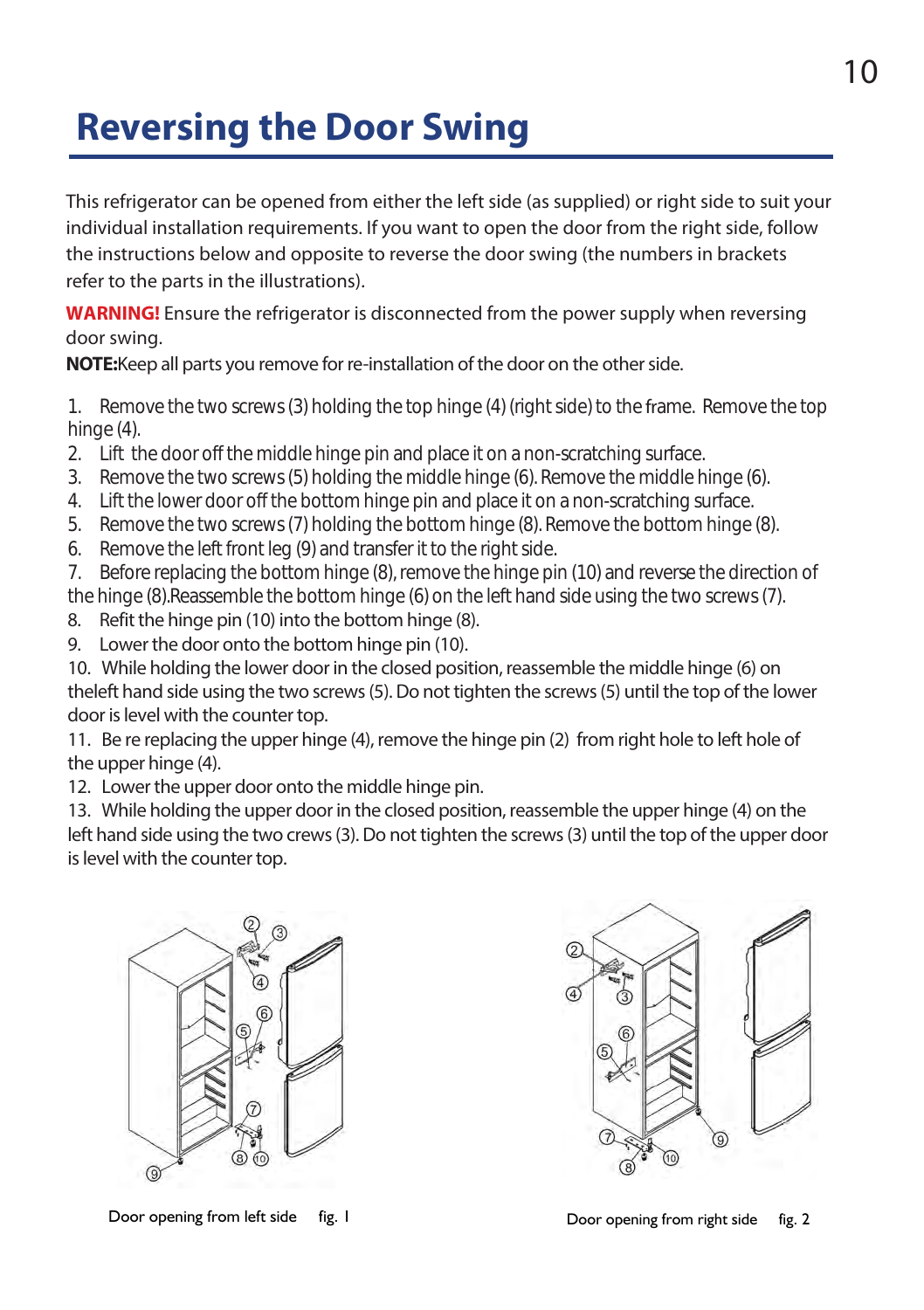# **Troubleshooting**

If you experience a problem with your refrigerator, check in the following table for solutions to help you solve the problem. If after these checks you still have a problem with your refrigerator, call the after sales support line for advice.

| <b>Problem</b>                                                             | <b>Possible cause</b>                                                                                                                                                                     |
|----------------------------------------------------------------------------|-------------------------------------------------------------------------------------------------------------------------------------------------------------------------------------------|
| The refrigerator does not<br>operate.                                      | • It is not plugged in. Ensure it is properly plugged in and<br>there is power at the socket (plug another appliance into<br>the outlet to check).                                        |
|                                                                            | • The circuit breaker tripped or has blown a fuse.                                                                                                                                        |
|                                                                            | • The refrigerator temperature control is set to OFF.                                                                                                                                     |
|                                                                            | • A general power outage has cut power to your home<br>(check the household lights).                                                                                                      |
| The refrigerator temperature                                               | • The room temperature is hotter than normal.                                                                                                                                             |
| is not cool enough.                                                        | • A large amount of food has been added at once.                                                                                                                                          |
|                                                                            | • The door is opened too often.                                                                                                                                                           |
|                                                                            | • The door is not closed completely.                                                                                                                                                      |
|                                                                            | • The temperature control is not set correctly.                                                                                                                                           |
|                                                                            | • The door gasket does not seal properly.                                                                                                                                                 |
| There are vibrations.                                                      | • The refrigerator is not level.                                                                                                                                                          |
| The refrigerator seems to<br>make too much noise.                          | • A rattling noise may come from the flow of the<br>refrigerant, which is normal. A popping and crackling<br>noise may be caused by the contraction and expansion<br>of the inside walls. |
|                                                                            | • The refrigerator is not level, or is touching other furniture.                                                                                                                          |
|                                                                            | • Bottles or packages inside the refrigerator are touching<br>each other.                                                                                                                 |
| The door will not close<br>properly.                                       | • The refrigerator is not level.                                                                                                                                                          |
|                                                                            | • The door was reversed and is not properly installed.                                                                                                                                    |
|                                                                            | • The gasket is dirty or bent.                                                                                                                                                            |
|                                                                            | • The shelves, racks or crisper are out of position.                                                                                                                                      |
| The refrigerator door will<br>not open.                                    | • If the door has just been opened, leave it for a few<br>minutes to allow the air pressure to equalise before<br>trying again.                                                           |
| Moisture forms on the inside<br>or outside walls of the refrig-<br>erator. | • Open the door less often and make sure it is always<br>properly closed.                                                                                                                 |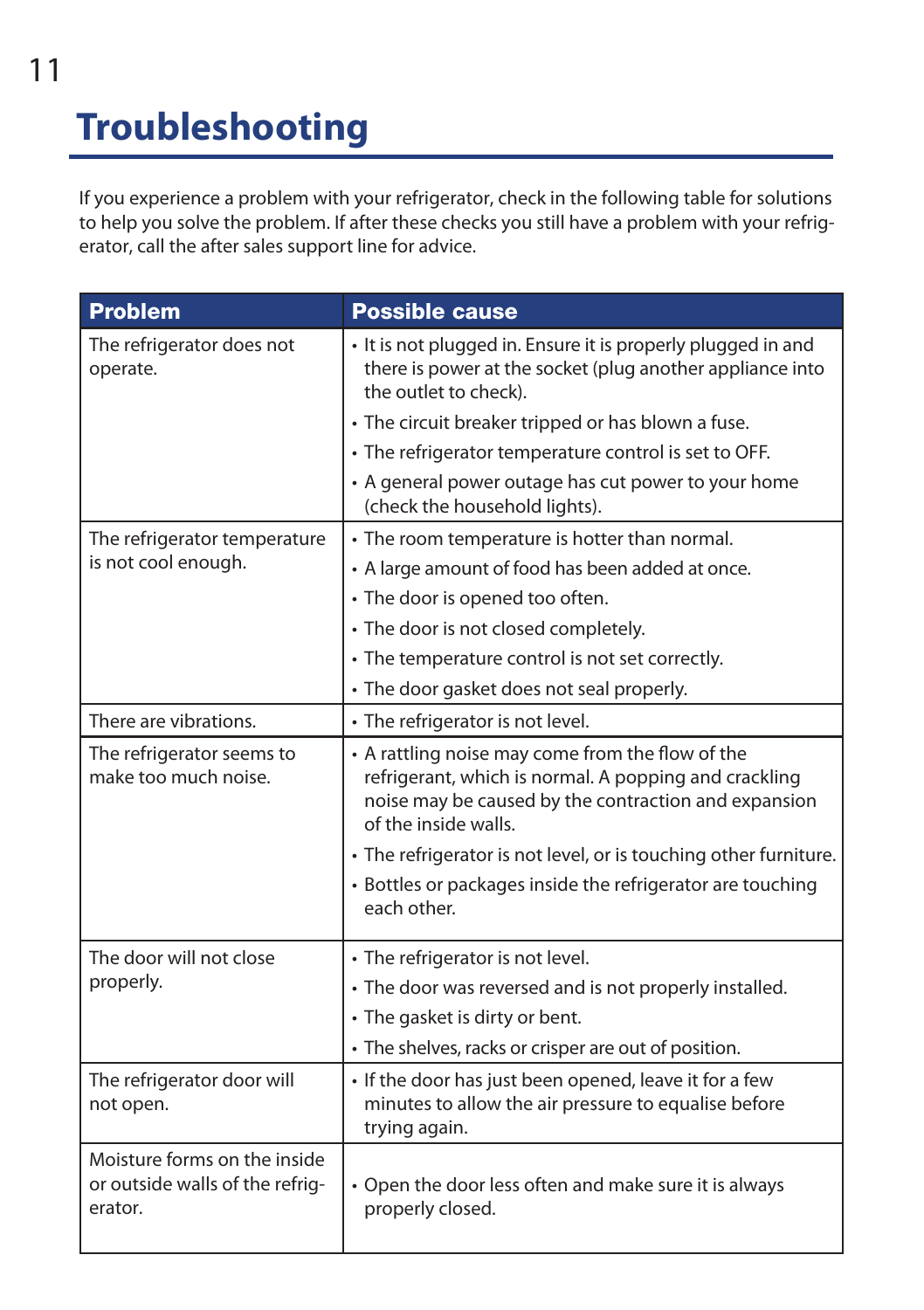## **Troubleshooting**

| The external refrigerator<br>surface is warm. | • The exterior walls can be warmer than room<br>temperature. This is normal while the compressor works<br>to transfer heat from inside the refrigerator cabinet.                                                                                                                                                            |
|-----------------------------------------------|-----------------------------------------------------------------------------------------------------------------------------------------------------------------------------------------------------------------------------------------------------------------------------------------------------------------------------|
| The compressor runs<br>continuously.          | • The temperature is set too cold: select a lower (warmer)<br>setting.<br>• The door is open, or something is obstructing proper<br>door closure.<br>• The door gaskets are worn, dirty or damaged.<br>• Large quantities of food have been added to the refrige-<br>rator.<br>• The room temperature is hotter than usual. |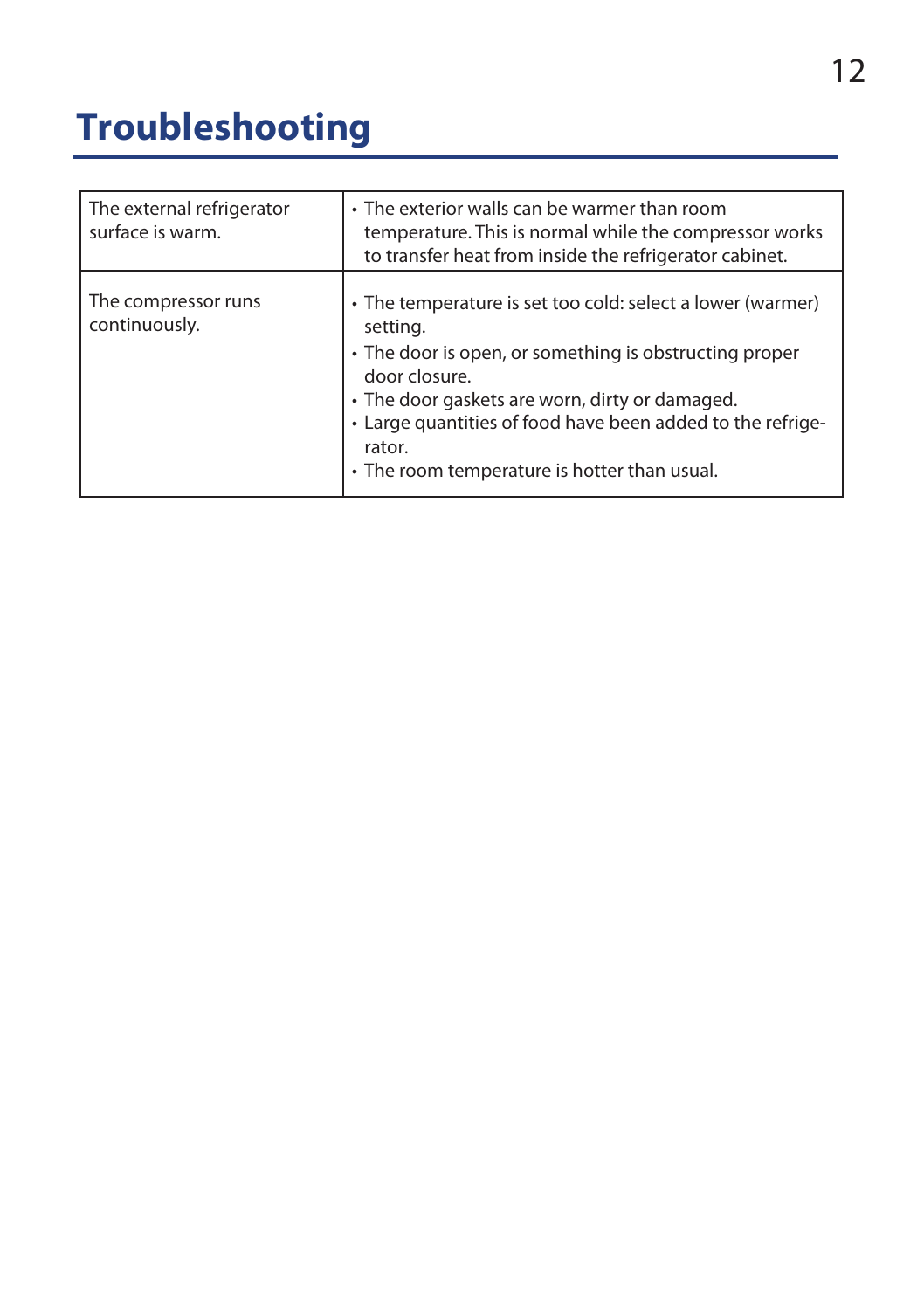### **Cleaning the refrigerator**

- **CAUTION:** Before cleaning the refrigerator, make sure to turn the temperature control to the [0] position, unplug the refrigerator and remove the food and shelves.
- Remove all the shelves and drawers.
- Wipe the inside of the unit with a weak solution of bicarbonate soda and then rinse with warm water using a sponge or cloth. Wipe completely dry before replacing the shelves and drawers.
- • Use a damp cloth to clean the exterior, and then wipe with a standard furniture polish. Make sure that the door is closed to avoid the polish getting on the magnetic door seal or inside the unit.
- The grille of the condenser at the back of the unit and the adjacent components can be vacuumed using a soft brush attachment.

### **Power failure**

Most power failures are corrected within a few hours and should not affect the temperature of your fridge if you minimise the number of times the door is opened. If the power is going to be off for a longer period of time, take appropriate steps to protect your food.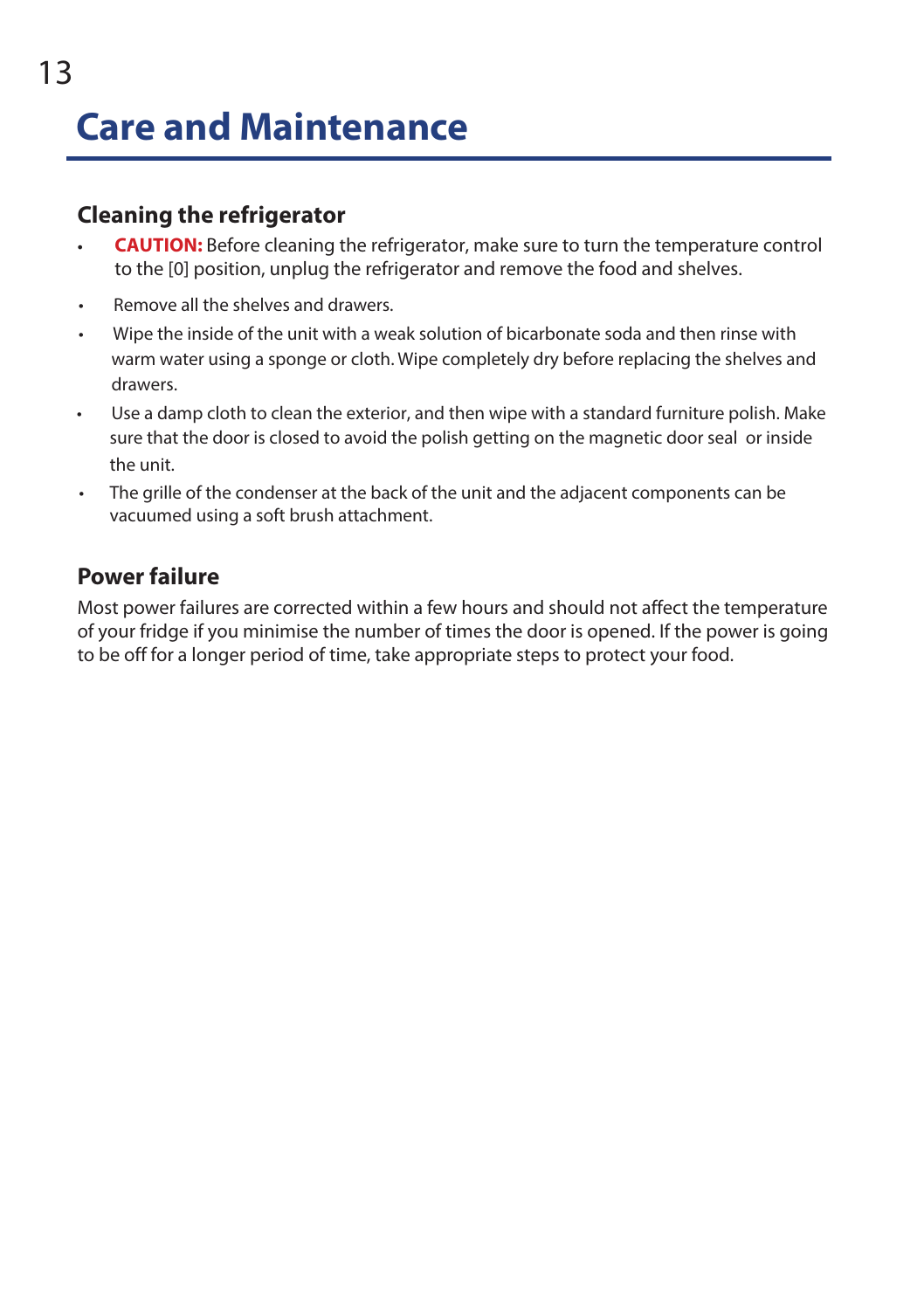### **Care and Maintenance**

### **Energy saving tips**

- Place the refrigerator in the coolest area of the room, away from heat-producing appliances and out of direct sunlight
- Let hot foods cool down a little before placing them into the refrigerator. Overloading the refrigerator forces the compressor to run longer.
- Wrap foods properly and wipe containers dry before placing them in the refrigerator.
- Do not line any refrigerator storage bin with aluminum foil, wax paper or paper towels. Liners interfere with cold air circulation, reducing cooling efficiency.
- Do not leave the refrigerator door open for longer than required.

### **When away on holidays**

- **•• Short holidays:** leave the refrigerator operating during vacations of less than three weeks.
- **• Long holidays:** if the appliance will not be used for several months, remove all food, unplug the unit and thoroughly clean and dry the interior. To prevent odour and mould growth, block the door open slightly.

### **Moving the refrigerator**

- Remove all food from inside the refrigerator, tape the door shut and securely tape down all loose items inside. Turn the levelling feet up to the base.
- We recommend moving the refrigerator in its original packaging. Otherwise, make sure to protect the outside of the refrigerator with a blanket or similar item during transportation.
- Do not apply force on any external part such as pipes, condenser or door when moving.
- Ensure the refrigerator stays secure in an upright position; do not tilt it for more than 45° from upright.

### **Switching off the appliance**

To switch off the appliance, turn the temperature regulator to position "0". If the appliance is not going to be used for an extended period:

- Remove all refrigerated items
- Switch off the appliance by turning the temperature regulator to position "0"
- Remove the mains plug or switch off or disconnect the electricity supply.
- Clean thoroughly.
- Leave the door open to avoid the build up of odours.
- Once the unit has been turned off, allow the unit to settle down for about 10 minutes before turning the unit on. This will prevent the compressor from being damaged.